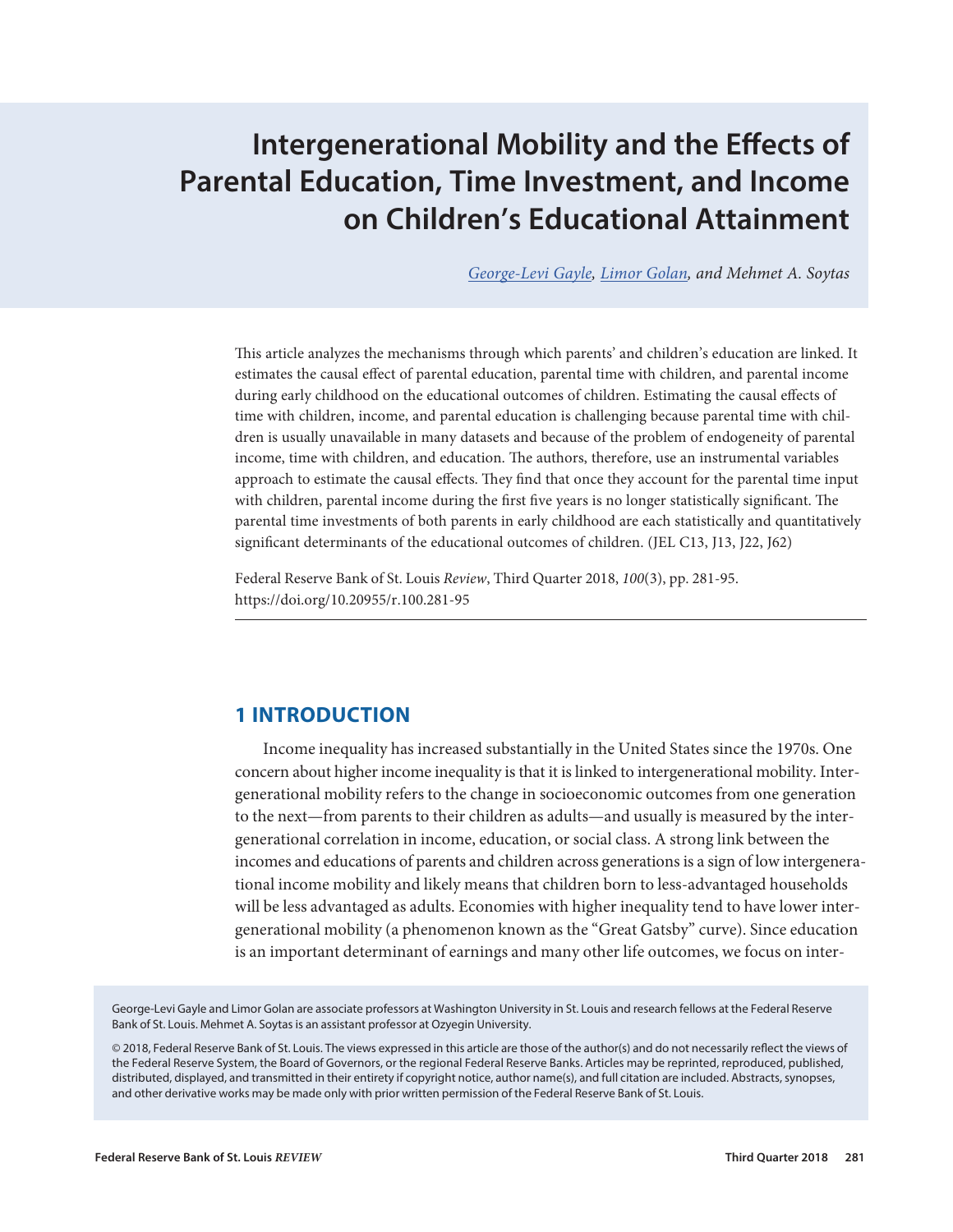generational transmission of education, specifically, the mechanisms that link children's education to their parents' education. It is well documented that highly educated parents are more likely to have highly educated children. Since many skills are formed before individuals enter college, we seek to understand early determinants that affect economic mobility across generations. In particular, we focus on the impact of parental monetary investment and the time parents spend with their children when their children are young on the children's completed education.

There are many possible underlying mechanisms for the intergenerational correlation in education, and it is difficult to determine causal effects of the different determinants (see Black and Devereux, 2011, for a survey of the literature). First, more-educated parents often have higher incomes, which may affect the educational attainment of their children. However, more-educated parents may have more skills and abilities that are directly transmitted to their children. Therefore, the intergenerational correlation in education observed in the data may reflect the fact that more-able parents get more education and have more-able children who get more education. This is known as the "ability bias." Lastly, more-educated parents tend to spend more time with their children. By time, we mean parental time allocated to the care of their children, which is an essential input in the development of the children's skills, or human capital. Parental time with children, then, captures the investment in human-capital-enhancing activities for the children. However, it is possible that parents with higher ability tend to spend more time with their children, which introduces an endogeneity problem. This problem arises since it is hard to distinguish whether parental time investment itself enhances the human-capital development of children or whether it simply reflects the fact that more-educated parents tend to spend more time with their children and that their parental skills and education affect the development of the children's skills.

Moreover, both income and parental time with children depend on how households choose to allocate their time. That is, college-educated mothers married to college-educated men may spend different amounts of time with their children and in the labor market than college-educated mothers married to men with only a high school education. Since there is typically assortative mating—that is, people tend to marry people with similar education—it is important to account directly for the characteristics and inputs of both parents. These issues, in addition to the fact that there is a lack of data on parental time investment, pose difficulties for estimation of the causal effect of each of the above factors on children's educational outcomes.

In this article, we estimate the causal effects of parental education and income and time spent with children in the first five years of life on a child's educational outcome. It is based on Gayle, Golan, and Soytas (2015). There is an extensive literature on estimation of the production function of skills (see Heckman and Mosso, 2014, for a comprehensive survey); however, this literature does not identify the causal impact of parental time on completed education (typically due to lack of data on parental time investment). An exception is Del Boca, Flinn, and Wiswall (2014), who estimate a detailed process of skill formation of young children using data on parental time with children to identify the causal effect of parental time. However, they measure the effect on test scores and not on completed education. We first show that fathers' income in the first five years of their children's lives has a positive effect on the edu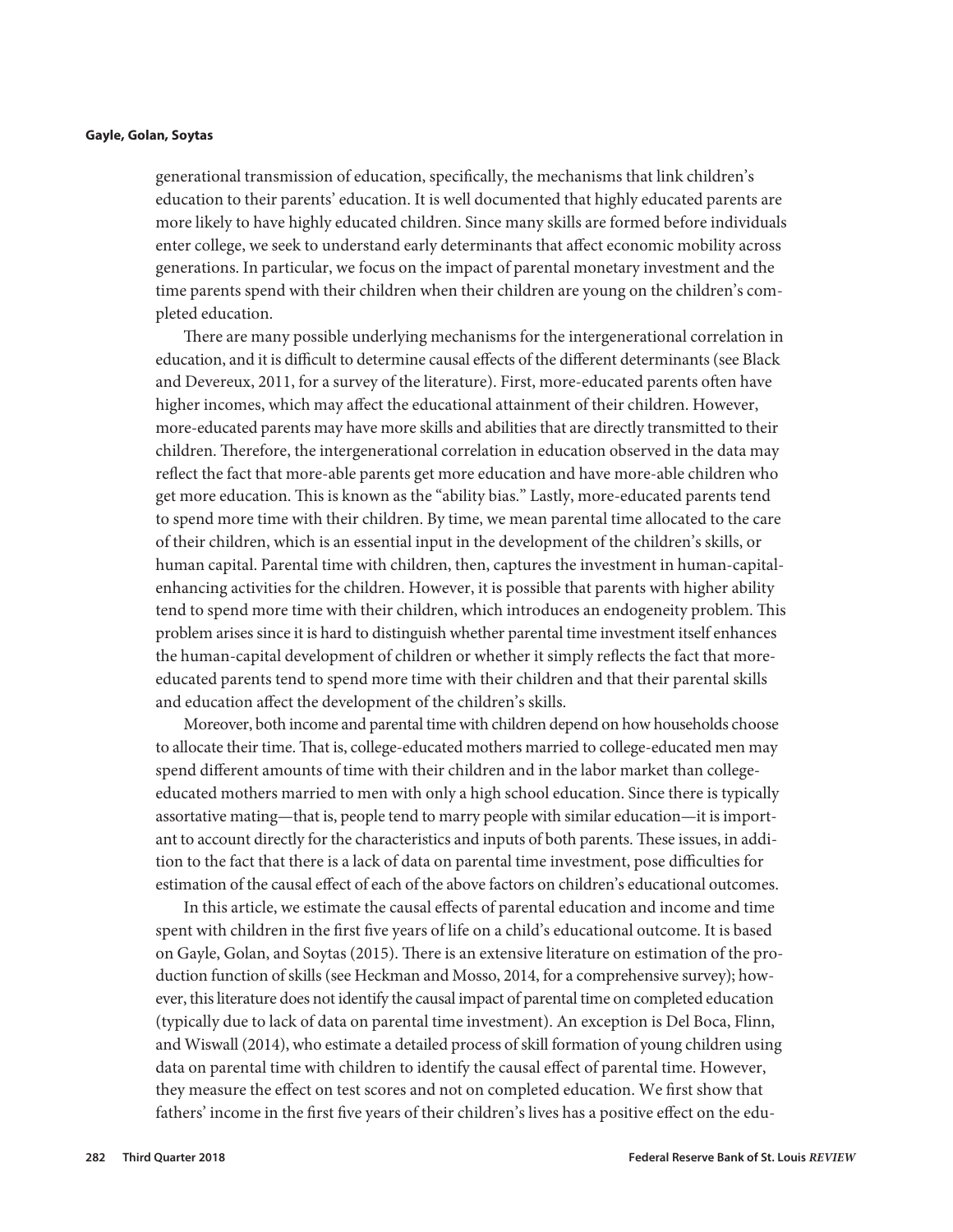<span id="page-2-0"></span>cational outcomes of their children. This outcome still holds once we account for endogeneity by using instrumental variables techniques. However, once we include parental time measures, the income variables are no longer statistically significant. Measures of parental time are not typically accounted for in the literature since data on them are not typically available. We find, however, that parental education is still important. Parental time of both mothers and fathers each has a significant impact on children's educational attainment. Our results, therefore, do not support the idea that household credit constraints, at least when children are young, have a direct effect on children's educational outcomes. However, credit constraints could have an indirect effect if they reduce the amount of time parents spend with their children.

This article is organized as follows: Section 2 describes the data and documents the relationship between parental education and income and children's educational outcomes. Section 3 estimates the causal effect of parental time and income on children's educational outcomes. Section 4 provides discussion and concludes.

# **2 EDUCATIONAL OUTCOMES, PARENTAL EDUCATION, AND INCOME**

We begin by documenting the correlation between children's educational outcomes and the socioeconomic status of their parents, using Panel Study of Income Dynamics (PSID) data of two generations of parents and children. The PSID is the longest-running longitudinal household survey in the world. The survey started in 1968 with a nationally representative sample of 5,000 U.S. families and includes continuously collected information on employment, income, wealth, expenditures, health, marriage, childbearing, child development, education, and various other aspects of the family members and their descendants. The PSID is directed by the University of Michigan, and the data are freely available to researchers.

We select individuals from 1968 to 1997 by setting the individual level variables "Relationship to Head" to head, or wife, or son, or daughter. Our main sample contains 423,631 individual-year observations. Only white and black individuals between 17 and 55 years of age are kept in our sample. In the data, we observe the number of children, annual labor income, labor market hours, housework hours, and parental time with children. Table 1 presents the summary statistics of the main variables used in the estimation.

The PSID measures annual hours of housework for each individual; however, it does not provide data on the time parents spend on childcare.<sup>1</sup> The variable for time spent with children is estimated using a version of the approach used in the literature. Hours with children are computed as the deviation of housework hours in a particular year from the average housework hours of individuals with no children, by gender, education, and year (Hill and Stafford, 1974, 1980; Leibowitz, 1977; and Datcher-Loury, 1988). Negative values are set to zero, and childcare hours for individuals with no children are also set to zero. In addition, in the estimation and in the analysis, we do not use the hours with children measure directly; instead, we compute a discrete version of this measure with three levels of time spent with children (low, medium, and high) for fathers and mothers separately, which reduces the concerns about the representativeness of the measure.[2](#page-13-0)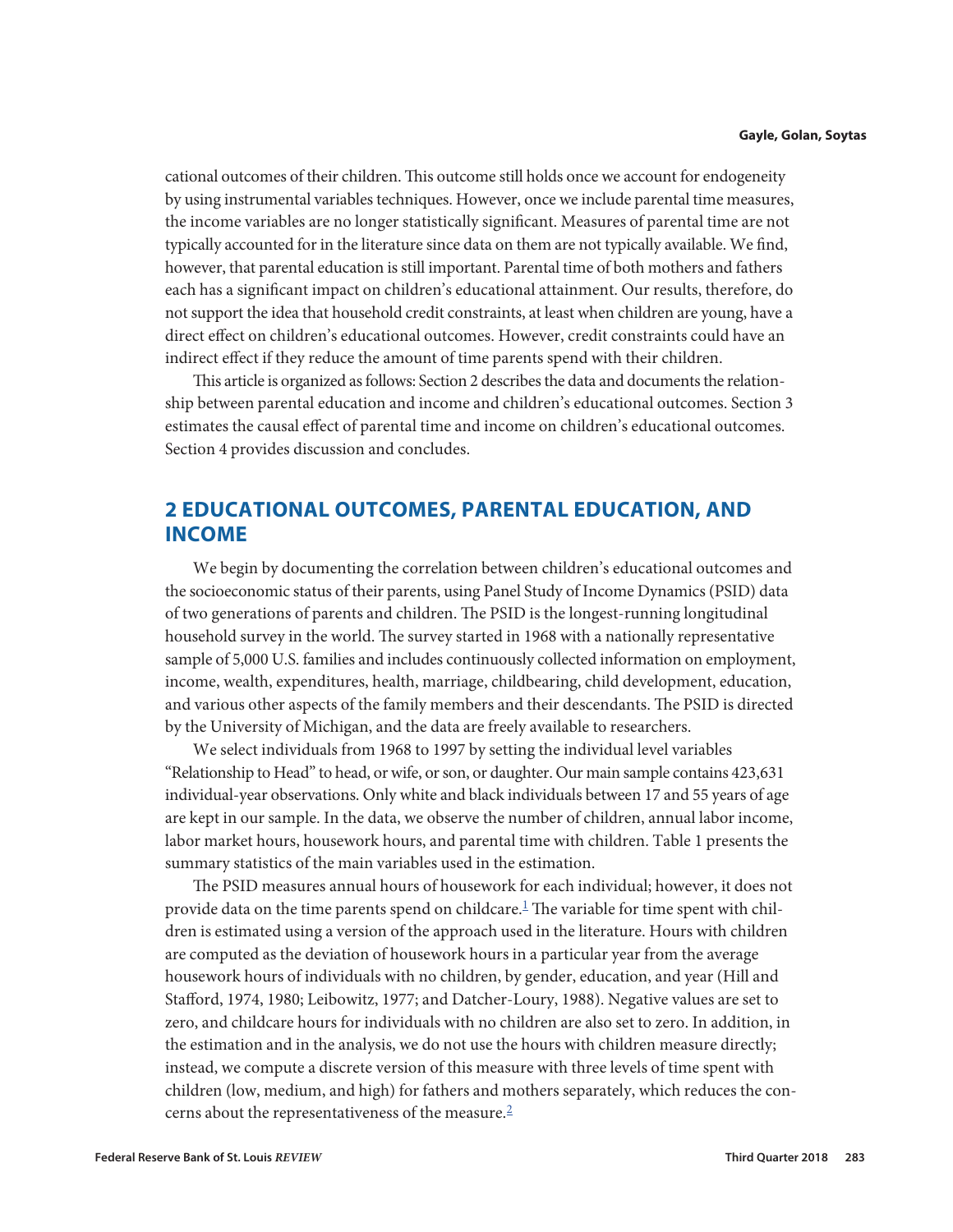# **Table 1**

# **Summary Statistics**

|                                         | Ν     | Mean              |
|-----------------------------------------|-------|-------------------|
| Female                                  | 2,693 | 0.476<br>(0.499)  |
| <b>Black</b>                            | 2,693 | 0.266<br>(0.441)  |
| Child's education                       | 2,693 | 13.33<br>(2.007)  |
| Number of siblings under age 3          | 2,307 | 1.17<br>(1.026)   |
| Number of siblings between ages 3 and 6 | 2,307 | 0.50<br>(0.648)   |
| Mother's education                      | 2,693 | 13.10<br>(2.072)  |
| Father's education                      | 2,693 | 13.25<br>(2.408)  |
| Mother's age when the child is age 1    | 2,227 | 25.8<br>(4.753)   |
| Father's age when the child is age 1    | 2,227 | 28.3<br>(5.594)   |
| Mother's time with child                | 1,461 | 5.49<br>(2.590)   |
| Father's time with child                | 1,479 | 2.75<br>(2.748)   |
| Mother's labor supply                   | 1,544 | 4.77<br>(3.905)   |
| Father's labor supply                   | 1,586 | 9.56<br>(1.422)   |
| Mother's labor income                   | 1,576 | 5.22<br>(6.113)   |
| Father's labor income                   | 1,588 | 20.55<br>(11.991) |
| Year when the child is age 1            | 2,227 | 1977<br>(5.372)   |
|                                         |       |                   |

NOTE: Standard deviations are in parentheses. *N* is the number of observations. All variables are measured annually. Education measures the years of completed education. There are fewer observations for annual housework hours than time spent with children because single individuals with no child are coded as missing housework hours and by definition their hours are set to zero for time spent with children. Labor income is measured yearly in 2005 dollars.

SOURCE: Data are from the "Family-Individual" file of the PSID and include individuals surveyed between 1968 and 1997.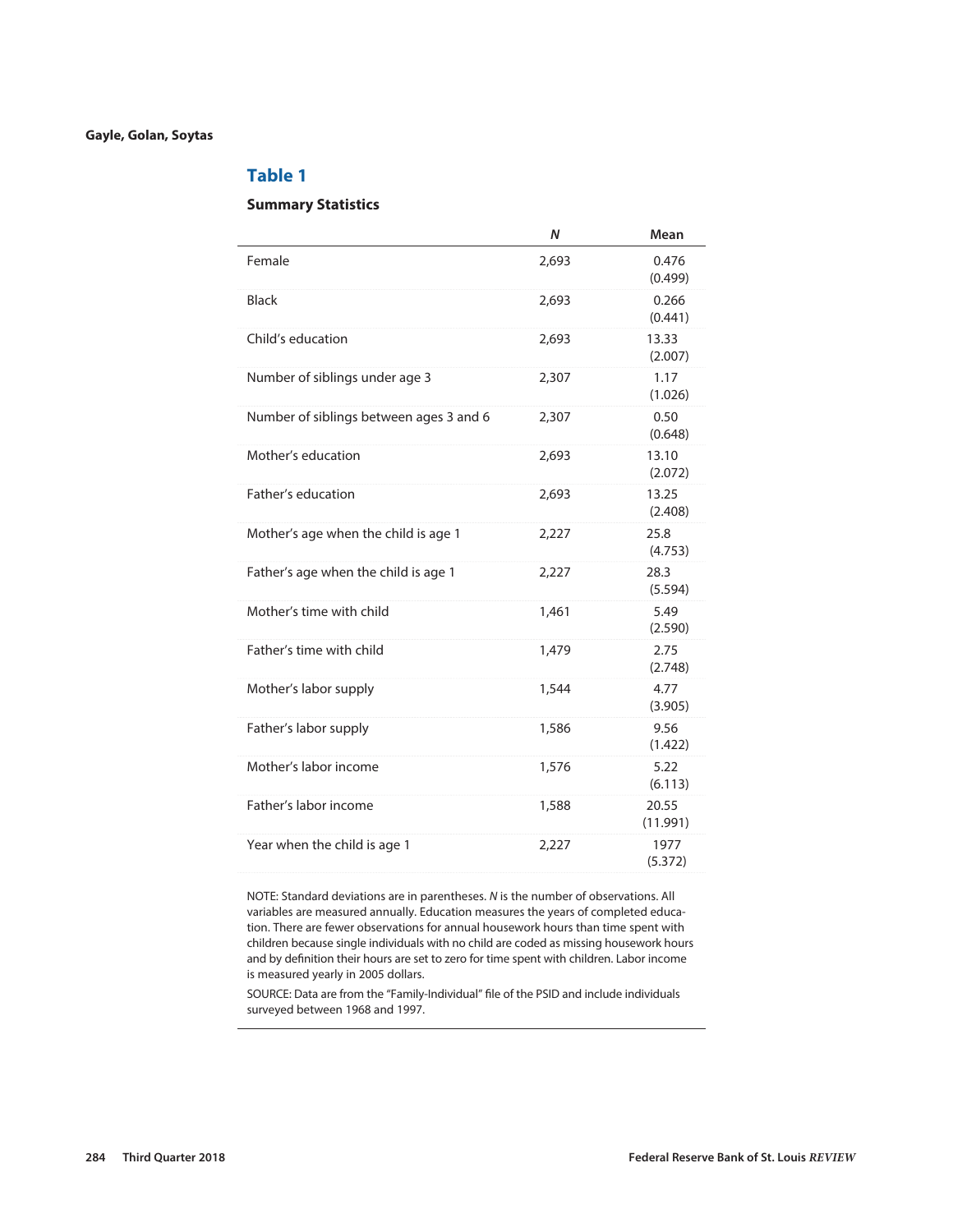# **Table 2**

# **OLS Estimation of the Production Function**

|                       |             | (1)          |             | (2)                     |                         |                         |
|-----------------------|-------------|--------------|-------------|-------------------------|-------------------------|-------------------------|
| Variable              | High school | Some college | College     | High school             | Some college            | College                 |
| Female                | 0.0047      | $0.1257***$  | $0.0671***$ | 0.0027                  | $0.1250***$             | $0.0850***$             |
|                       | (0.0130)    | (0.0194)     | (0.0163)    | (0.0150)                | (0.0239)                | (0.0201)                |
| <b>Black</b>          | $-0.0188$   | $-0.0233$    | $-0.0473**$ | 0.0283                  | 0.0256                  | $-0.0190$               |
|                       | (0.0152)    | (0.0227)     | (0.0191)    | (0.0176)                | (0.0281)                | (0.0236)                |
| High school father    | $0.0478**$  | $0.0723**$   | 0.0251      | $0.0521**$              | 0.0664                  | 0.0058                  |
|                       | (0.0216)    | (0.0322)     | (0.0271)    | (0.0256)                | (0.0408)                | (0.0343)                |
| Some college father   | $0.0401**$  | $0.1083***$  | $0.0623***$ | 0.0274                  | $0.0900***$             | 0.0423                  |
|                       | (0.0175)    | (0.0260)     | (0.0219)    | (0.0203)                | (0.0324)                | (0.0273)                |
| College father        | 0.0016      | $0.1172***$  | $0.1538***$ | $-0.0196$               | $0.0699*$               | $0.1321***$             |
|                       | (0.0199)    | (0.0296)     | (0.0249)    | (0.0229)                | (0.0366)                | (0.0308)                |
| High school mother    | $0.1346***$ | $0.1781***$  | 0.0481      | $0.0831***$             | $0.1631***$             | 0.0472                  |
|                       | (0.0240)    | (0.0357)     | (0.0299)    | (0.0293)                | (0.0468)                | (0.0393)                |
| Some college mother   | $-0.0031$   | $0.0718***$  | $0.0691***$ | $-0.0022$               | $0.0877***$             | $0.0921***$             |
|                       | (0.0169)    | (0.0252)     | (0.0211)    | (0.0195)                | (0.0311)                | (0.0262)                |
| College mother        | 0.0200      | $0.0687**$   | $0.0917***$ | 0.0004                  | 0.047                   | 0.0388                  |
|                       | (0.0206)    | (0.0307)     | (0.0258)    | (0.0241)                | (0.0384)                | (0.0323)                |
| Mother's labor income |             |              |             | $-0.0014$<br>(0.0013)   | 0.0001<br>(0.0021)      | 0.0013<br>(0.0017)      |
| Father's labor income |             |              |             | $0.0026***$<br>(0.0007) | $0.0033***$<br>(0.0012) | $0.0043***$<br>(0.0010) |
| Constant              | $0.7028***$ | $0.1234***$  | 0.0222      | $0.7181***$             | $0.0917*$               | $-0.0506$               |
|                       | (0.0252)    | (0.0375)     | (0.0315)    | (0.0321)                | (0.0512)                | (0.0430)                |
| Observations          | 2,306       | 2,306        | 2,306       | 1,541                   | 1,541                   | 1,541                   |

NOTE: High school, high school graduate. College, college graduate. Standard errors are in parentheses. All results are relative to "high school dropout."

We then describe the relationship between a child's educational outcome and parental education and income, controlling for race. In the relationship, we control for the race and gender of the child. Table 2 presents the results from the ordinary least-squares (OLS) estimation of a linear probability model. The outcome (dependent variable) is the educational attainment of the child. It is divided into four ordered categories according to the highest educational achievement of the child: high school dropout, high school graduate, some college education, and a four-year college degree or above. The category "high school dropout" is omitted from the table. Two specifications, labeled (1) and (2), estimate the linear probability system using children's educational outcomes as the only endogenous variables in the system.

Specification (1) presents the correlation between the educational outcomes of parents and children, controlling for the race and gender of the child. Consistent with findings in the literature, having a college-educated father or mother increases the probability of graduating from college and of having some college education. Having a father or a mother with some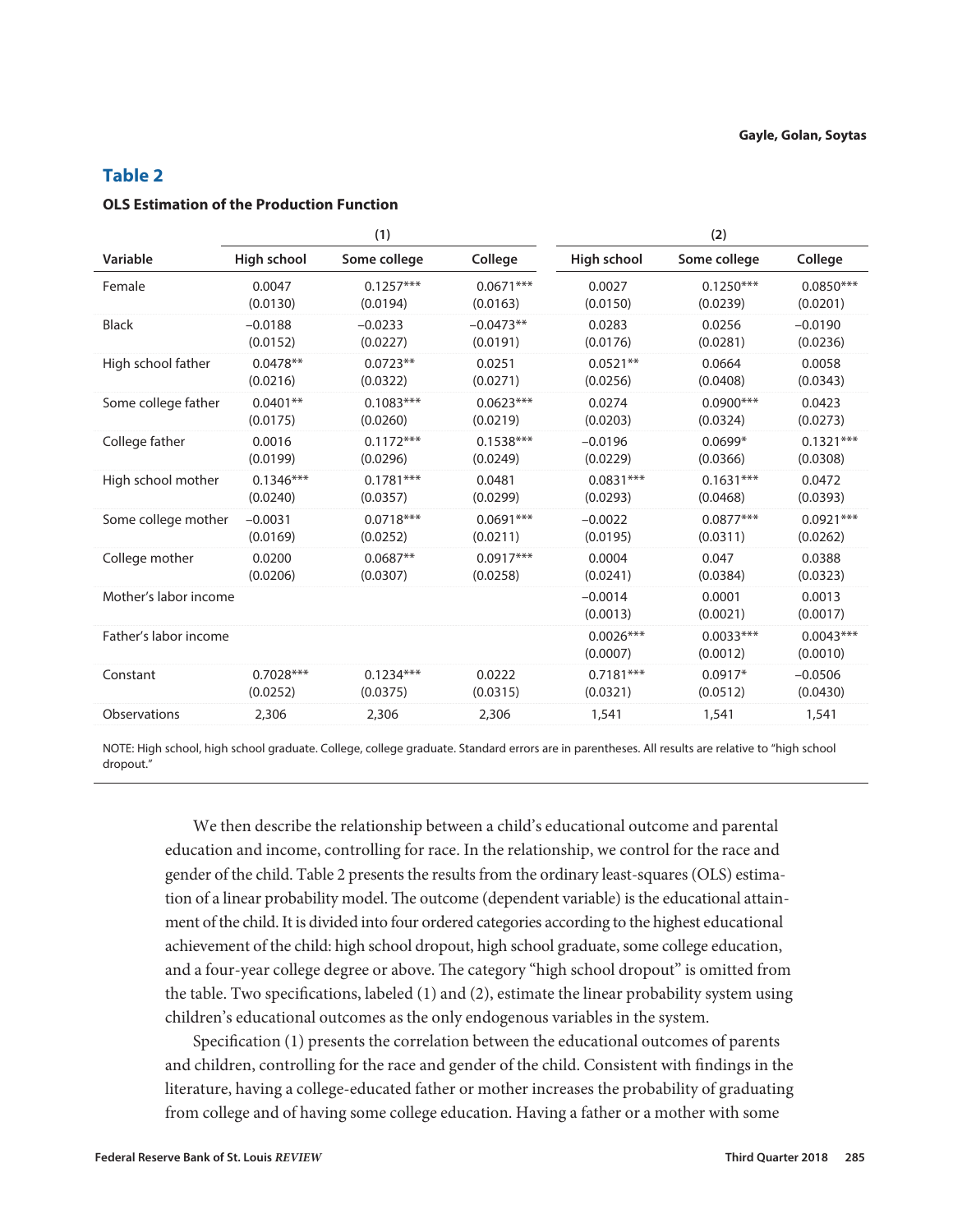college education increases the probability of graduating from college (to a lesser degree than having college-educated parents) or having some college education. Having a mother or a father who is a high school graduate increases the probability of graduating from high school or having some college education but has a small and statistically insignificant effect on the probability of graduating from college (recall that the estimates are relative to having parents with less than a high school education).

Specification (2) adds the mother's and father's income in the first five years of their child's life to the variables already controlled for in specification (1). The income variables are an additional proxy for the parents' socioeconomic status. However, income can also directly affect educational attainment. We look at income only in the first five years because, if there are credit constraints, it may capture the inability to borrow and invest in children during those years. We find that a father's income has a positive, significant effect on a child's educational outcome. A mother's income, however, has no significant effect, which may not be surprising since many women take time off from the labor market to care for young children. Such time off might have a positive effect on a child's educational outcome that offsets the decline in income during the child's early years. The addition of the income variable changes the coefficients on the education variables. For example, there is no longer a significant effect of a mother's college education on her child's educational outcome, while there is still a significant effect of a father's college education on the outcome, although the effect is smaller than before. Clearly there is no causal interpretation because of endogeneity and selection issues.

# **3 CAUSAL EFFECT OF PARENTAL EDUCATION, INCOME, AND TIME**

The above results on the impact of fathers' education on the education of their children are consistent with findings in the literature. However, there is disagreement in the literature about the importance of income and credit constraints on children's educational outcomes. We present below a simple framework for estimation of the production function of education that extends the regression models above. The specification of the production function facilitates a more transparent discussion of the empirical challenges of estimating the causal effect of parental education and skills, as well as investments and the assumptions made about them, on the educational outcomes of children.

# *3.1 Framework*

To capture the impact of parents' characteristics and inputs on children's educational attainment, we specify an "education production function" that accounts for parental time and monetary investment in children as well as the parents' characteristics and skills. We denote a child's education by *e*ʹ and the child's innate ability by *η*ʹ. The characteristics of children in the next generation  $x' \equiv (e', \eta')$  are affected by their parents' characteristics  $x \equiv (e, \eta)$ , early childhood monetary investment, early childhood time investments, and the presence and timing of siblings in early childhood. We further index the variables by gender; for instance,  $e'_{f}$  represents the educational outcome of a daughter in the next generation. This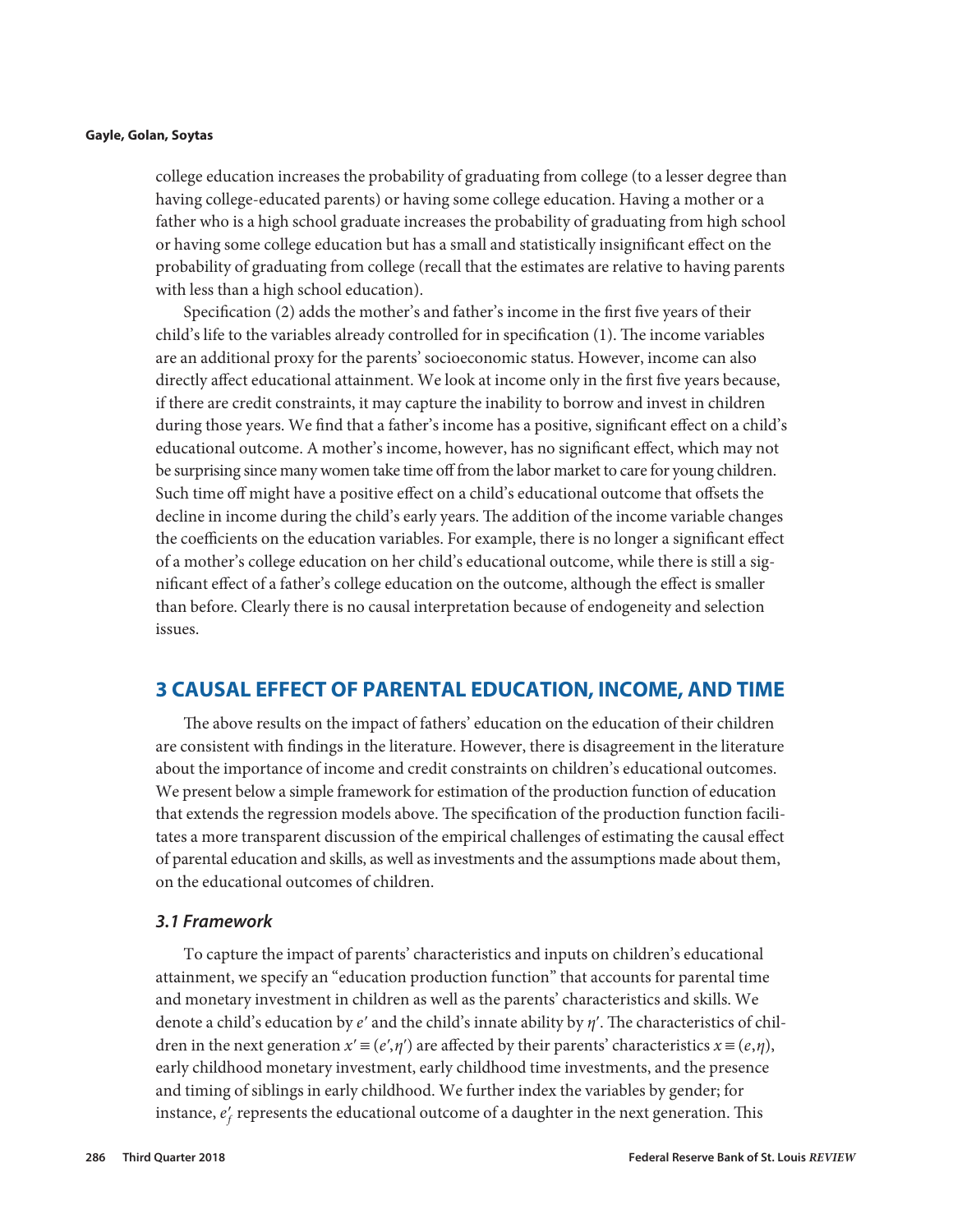<span id="page-6-0"></span>intergenerational production function written generically for a child of any gender is determined by the following set of equations:

(1a) 
$$
e'_{f(m)} = \Gamma_{f(m)}(x, d^{(0)}, \ldots, d^{(5)}, w^{(0)}, \ldots, w^{(5)}, S_{-5}) + \omega'_{f(m)}
$$

(1b) 
$$
\eta'_{f(m)} = \Gamma_{f(m)\eta} \left(e'_{f(m)}\right) + \tilde{\eta}'_{f(m)}
$$

(1c) 
$$
\Pr(\tilde{\eta}' = \tilde{\eta}_i) = F_{f(m)}(e_f, e_m, \eta_f, \eta_m).
$$

In the empirical implementation,  $\Gamma_{f(m)}$  and  $\Gamma_{f(m)\eta}$  are both linear functions. The vector  $d^{(j)} = (d_f^{(j)}, d_m^{(j)})$  is the parental time investment at age *j* of the child,  $w^{(j)}$  is the household earnings at age *j* of the child,  $S_{-5}$  is the gender-adjusted number of young siblings present in the household during early childhood, and  $\omega'_{f(m)}$  is the gender-specific luck component that determines the educational outcome of the child.<sup>3</sup> A child's innate ability,  $\eta'_{f(m)}$ , is determined once the education level is determined as the sum of systematic,  $\Gamma_{f(m)\eta}(e'),$  and random,  $\tilde{\eta}'_{f(m)}$ , components. The random component,  $\tilde{\eta}'_{f(m)}$ , is assumed to have finite support and to be independent of  $\omega'_{f(m)}$ , with probability distribution function  $F_{f(m)}(e_f, e_m, \eta_f, \eta_m)$ . An important feature of this specification is that it divides the child's ability into a (i) a component determined by parental inputs through the effect of the educational outcome, (ii) innate ability, and (iii) a separable component that is directly transmitted through the parents' innate ability.

# *3.2 Estimation*

Next, we estimate equations (1a) to (1c), which specify the intergenerational production function. We use an instrumental variable identification strategy with a linear probability model (IV-LPM).[4](#page-13-0) Although there are three other methods of estimating discrete choice models with endogenous regressors,  $\frac{5}{2}$  given the other issues (discussed below) in estimating the intergenerational production functions, the IV-LPM is the most straightforward method for simultaneously dealing with all these issues.

There is a large literature on the estimation of the direct effect of parental traits and investment on children's income in adulthood (see Behrman, 1996; Behrman and Rosenzweig, 2002; and Lee, Roys, and Seshadri, 2014, among others). There are two well-known fundamental problems with estimating the causal intergenerational schooling effect of parents' education. The first is the standard-ability "bias" from the literature on the estimation of the returns to education. That is, more "able" parents may obtain more schooling: If schooling or earnings ability is genetically transmitted to their children, the intergenerational education correlation between children and parents may merely reflect that more-able parents who have more schooling have more-able children who obtain more schooling. The second problem is that the relationship among parental traits, investment, and children's educational outcomes is normally estimated for mothers and children only. Thus, even among mothers with the same abilities, those with higher education may have children with greater educational outcomes and labor market performance because of assortative mating (that is, more-educated women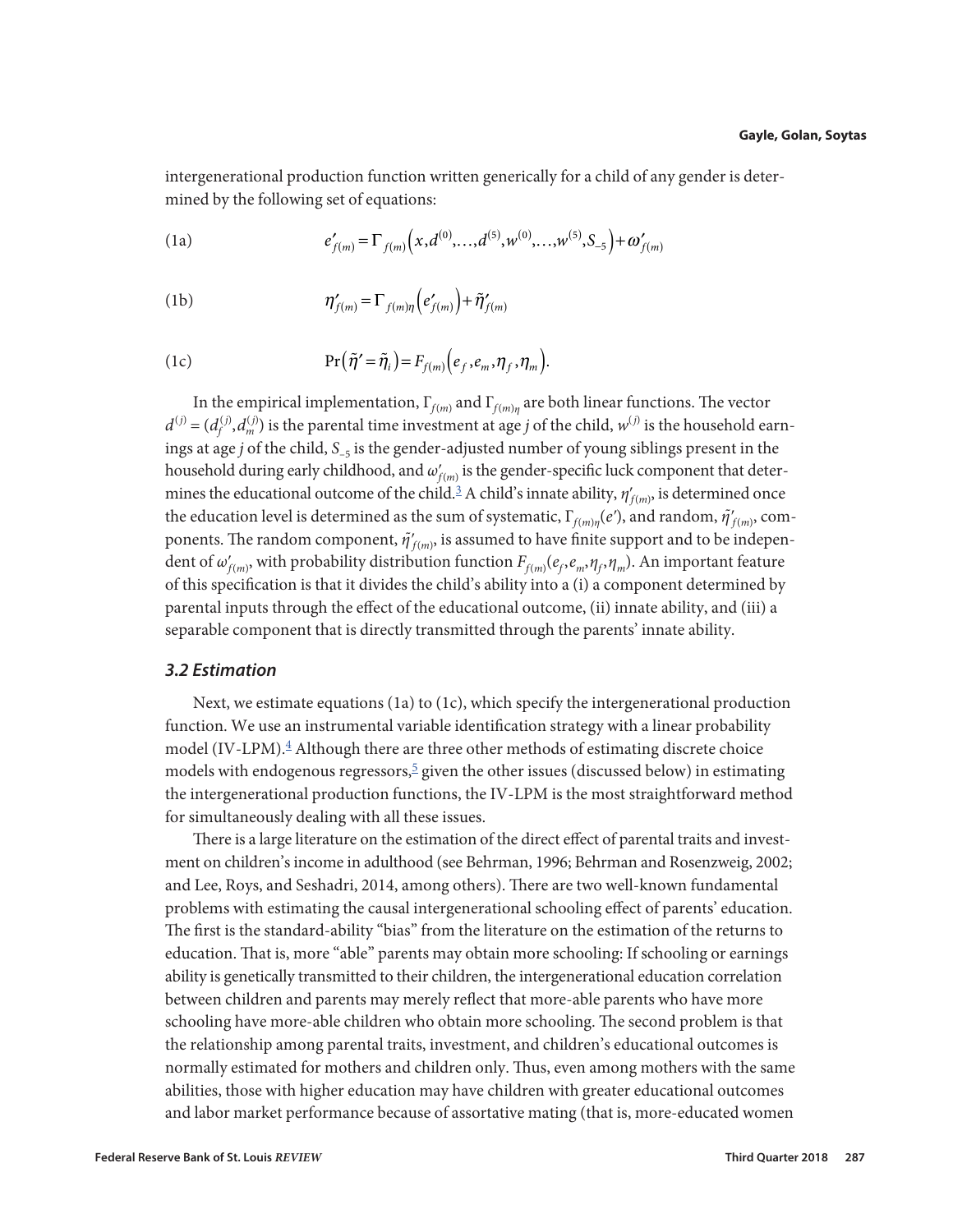<span id="page-7-0"></span>are more likely to marry more-educated men; thus, some of the estimated effects of mothers reflects the unobserved effects of their spouse).

The specification of the education production function in our model, equations (1a) to (1c), internalizes all these concerns, which are accounted for in the estimation as follows. First, we assume that observed ability in the labor market is a monotonic transformation of academic ability; therefore, by using the panel structure of our data, we are able to estimate fixed effects for both parents and children using data on earnings. $6$  These estimated fixed effects are then used in the estimation of the education production function to mitigate the ability bias. Second, we include a father's education and time with his child in the education production function while explicitly accounting for household interactions.

However, this approach leads to a third problem: the simultaneity of the inputs of both fathers and mothers and the endogeneity of which parent and type of parent spends time with their child (by "type of parent" we refer to the education and skills of the parent and their spouse). The output of the intergenerational education production function (i.e., the completed education level) is determined across generations, while the inputs, such as parental time investment, are determined over the life cycle of each generation. Therefore, we treat the inputs as predetermined and use instruments from within the system to estimate the production function. This leads to a system of equations that needs to be estimated simultaneously: equations (1a) to (1c), the education production function, as well as equations for the parental labor supply, income, and time spent with children.

To estimate our system, we need a number of exclusion restrictions. The first is the sex composition of siblings; it enters the education production function but not the labor-supply equations. This is similar to the siblings-sex ratio, first used by Angrist and Evans (1998) and is justified on the basis that the sex composition of the children does not have a direct effect on labor supply or the outcome of the child (again, the outcome of the child depends on the child's gender and number of siblings, but not the siblings' sex composition). However, sex composition has an indirect effect on parental time investment in children because (i) parents potentially spend different amounts of time with boys and girls and (ii) it may affect fertility decisions (parents might have preferences, for example, for a balanced sex composition of their children). The second set of instruments—the difference in the age-earnings profile by education—is used to provide quasi-experimental variation in income, labor supply, and subsequent fertility decisions.[7](#page-13-0) See Gayle, Golan, and Soytas (2014) for more details and a theoretical intergenerational model that justifies these exclusion restrictions.

# *3.3 Results*

Table 3 presents results of a three-stage least-squares estimation of the system of individual educational outcomes for the educational outcomes equations only. $8$  The entire system includes equations for educational outcomes of children, parental time investments, parental incomes, and the parental labor supply. Therefore, in total, a system with nine endogenous variables is estimated. Parental time investment is the sum of the parental time investment over the first five years of the child's life for each parent. The total time investment is a variable that ranges from 0 to 10, since low parental investment is coded as 0 and high parental invest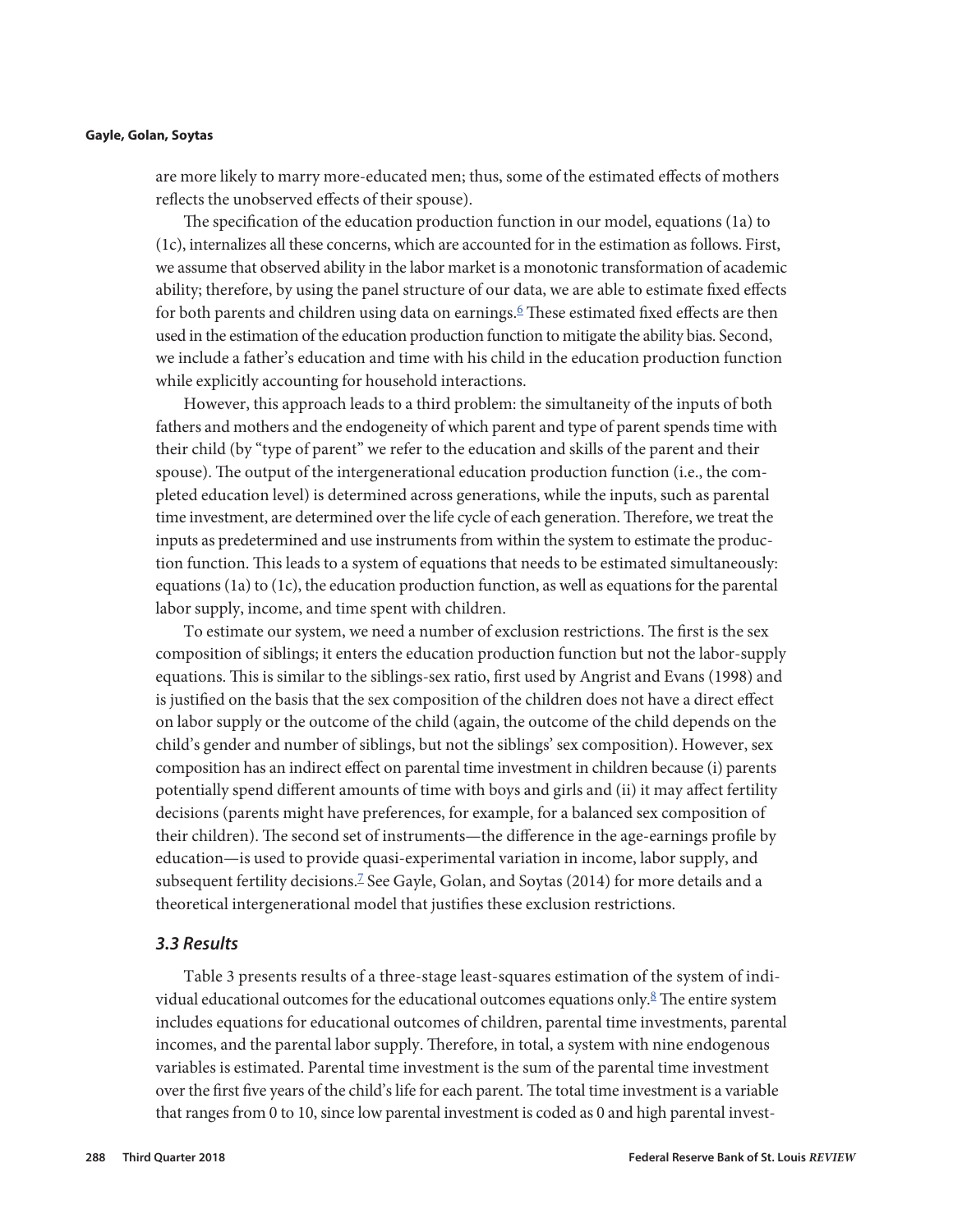# **Table 3**

### **Three-Stage Least-Squares Estimation of the Production Function**

| Variable                                | High school  | Some college | College     |
|-----------------------------------------|--------------|--------------|-------------|
| Female                                  | $-0.0036$    | $0.1363***$  | $0.0863***$ |
|                                         | (0.0166)     | (0.0275)     | (0.0222)    |
| <b>Black</b>                            | 0.0070       | 0.0658       | 0.0268      |
|                                         | (0.0388)     | (0.0626)     | (0.0506)    |
| High school father                      | $0.0731**$   | 0.0045       | $-0.0055$   |
|                                         | (0.0324)     | (0.0525)     | (0.0426)    |
| Some college father                     | $0.0548**$   | $0.1301***$  | $0.0547*$   |
|                                         | (0.0235)     | (0.0381)     | (0.0309)    |
| College father                          | $-0.0416$    | 0.0083       | $0.1169***$ |
|                                         | (0.0319)     | (0.0513)     | (0.0419)    |
| High school mother                      | $0.0911**$   | 0.0949       | $-0.0116$   |
|                                         | (0.0403)     | (0.0646)     | (0.0523)    |
| Some college mother                     | 0.0251       | $-0.0257$    | 0.0213      |
|                                         | (0.0306)     | (0.0491)     | (0.0398)    |
| College mother                          | $0.0872**$   | $0.1271**$   | 0.0432      |
|                                         | (0.0364)     | (0.0575)     | (0.0472)    |
| Mother's labor income                   | $-0.0277***$ | $-0.0170$    | 0.0035      |
|                                         | (0.0087)     | (0.0137)     | (0.0114)    |
| Father's labor income                   | 0.0011       | 0.0010       | 0.0024      |
|                                         | (0.0025)     | (0.0039)     | (0.0033)    |
| Number of siblings under age 3          | $-0.0063$    | $-0.1018***$ | $-0.0376*$  |
|                                         | (0.0166)     | (0.0270)     | (0.0218)    |
| Number of siblings between ages 3 and 6 | $-0.0292$    | $-0.0456$    | $-0.0117$   |
|                                         | (0.0186)     | (0.0302)     | (0.0246)    |
| Mother's time with child                | $-0.0331$    | $0.0668**$   | $0.0595**$  |
|                                         | (0.0207)     | (0.0334)     | (0.0270)    |
| Father's time with child                | 0.0283       | $0.1019***$  | 0.0328      |
|                                         | (0.0186)     | (0.0293)     | (0.0246)    |
| Constant                                | $0.9533***$  | $-0.1619$    | $-0.3259**$ |
|                                         | (0.1087)     | (0.1738)     | (0.1414)    |
| Observations                            | 1,332        | 1,332        | 1,332       |

NOTE: High school, high school graduate. College, college graduate. Standard errors are in parentheses. All results are relative to "high school dropout." Instruments: the sibling sex composition (i.e., the fractions of female siblings under age 3 and between ages 3 and 6) and age-earnings profile (i.e., the linear and quadratic terms of the mother's and father's ages when the child was age 5).

ment is coded as 2. Income variables are constructed as the sum of the annual income of each parent over the first five years of the child's life and measured in 2005 dollars. The labor supply is coded for each parent annually as 0, 1, or 2 corresponding to no work, part-time work, and full-time work. Therefore, the total labor supply is a variable that sums the labor supply over the first five years of the child's life and ranges from 0 to 10.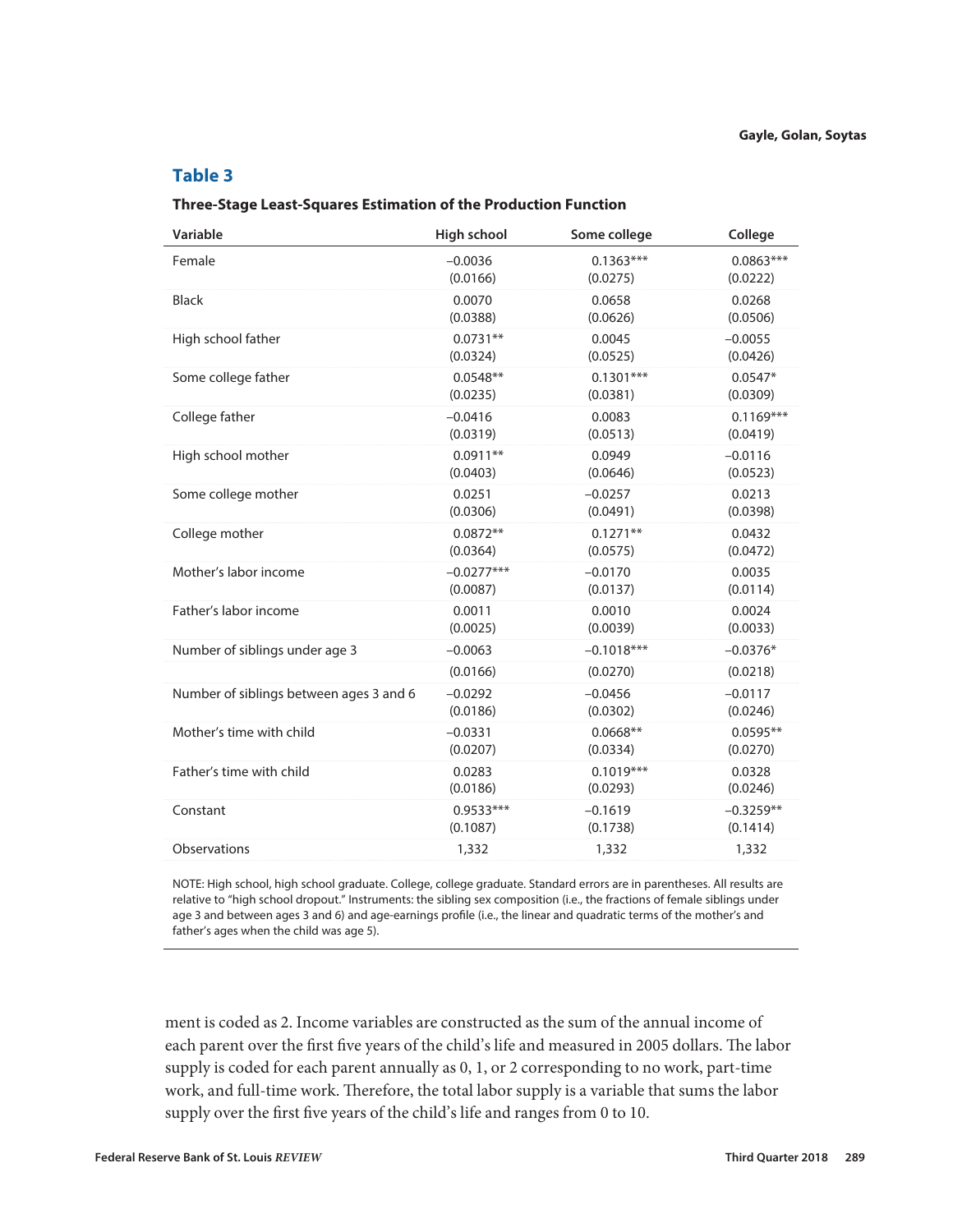The education and the race of the parents remain as the exogenous variables in the system estimation, as does the sex of the child. However, sex composition of the siblings and the ages of the parents serve as instruments. Age is measured as the age of the father (mother) when the child was five years old. Two variables are constructed for measuring the effect of sex composition. The variable "Number of siblings under age 3" is the number of siblings less than age 3 when the child was less than 6 years old. Similarly, the variable "Number of siblings between ages 3 and 6" is the number of siblings between the ages of 3 and 6 when the child was less than 6 years old. In the income and labor supply equations only, we use the age of each parent, the age of each parent squared, the age of each parent cubed, and the age of each parent interacted with his or her education. Therefore, we use the exclusion restriction that this set of instruments does not affect the educational outcome equations. Secondly, we use the variables "Number of siblings under age 3" and "Number of siblings between ages 3 and 6" only in the parental time and educational outcome equations, imposing the exclusion restriction that sex composition does not affect the labor supply and income outcomes.

The estimation results show that controlling for all inputs, a child whose mother has a college education has a higher probability of obtaining at least some college education and a significantly lower probability of not graduating from high school relative to a child with a less-educated mother; while the probability of the child graduating from college is also larger, it is not statistically significant. If a child's father, however, has some college or a college education, the child has a higher probability of graduating from college.

Table 3 also shows that while a mother's time investment significantly increases the probability of a child graduating from college or having some college education, a father's time investment significantly increases the probability of the child graduating from high school or having some college education. These estimates suggest that a mother's time investment increases the probability of a high educational outcome, while a father's time investment truncates a low educational outcome. However, the time investment of both parents is productive in terms of a child's educational outcome.

It is important to note that the hours mothers and fathers spend with their children are at different margins, with mothers spending significantly more time with the children than fathers. Thus, the magnitudes of the discrete levels of time investment of mothers and fathers are not directly comparable since what constitutes low and high investment differs across genders.

Figure 1 highlights the relative magnitudes. It shows that fathers' time investment does have a significant impact on the educational outcomes of children. For example, in a household where both parents are high school dropouts, a daughter would have a 3 percent chance of graduating from college if the mother has the sample average time investment and the father has a low time investment for the first five years of the child's life. However, the chance of graduating from college increases to 16 percent if the father increases his time investment to the sample average while the mother's time investment remains at the sample average. A similar pattern holds for all other household types.

Figure 2 highlights the relative importance of parental time investments versus the automatic transmission of education level from parents to children. It highlights the role of both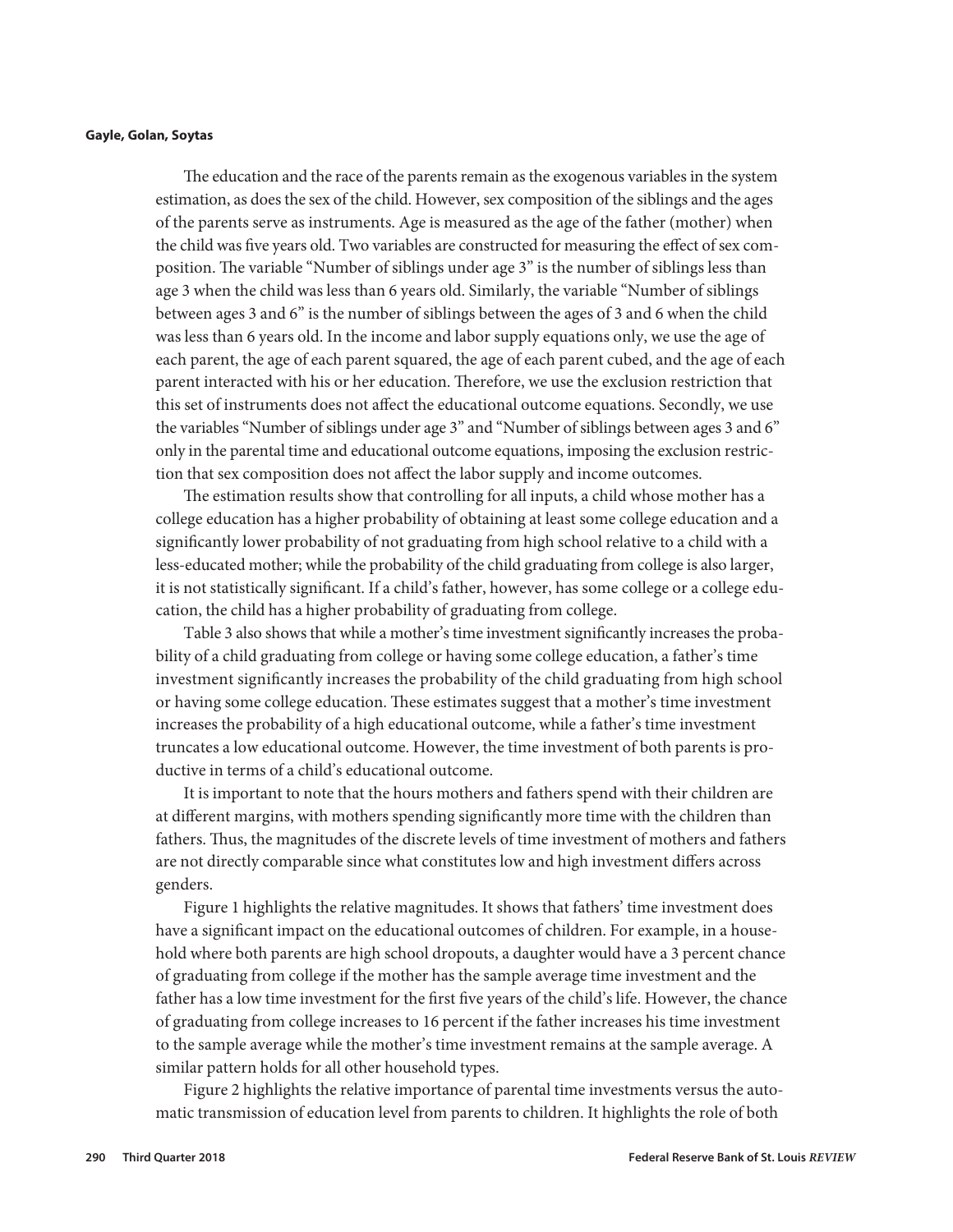# **Figure 1**

**Three-Stage Least-Squares Estimates of the Relative Importance of Fathers' and Mothers' Time Investment on Children's Educational Outcomes** 





### **A. High School Dropout Parents B. High School Graduate Parents**

![](_page_10_Figure_8.jpeg)

### **C. Some College Parents D. College Graduate Parents**

Probability of Child's Educational Outcome (percent)

![](_page_10_Figure_11.jpeg)

"nature" (education status is automatically transferred from parents to children) and "nurture" (more parental time with children increases the probability of the children having higher educational outcomes). The relative importance of nature versus nurture in accounting for the persistence of earnings across generations is a quantification question that needs to be answered with an optimizing behavioral framework, and parents may take actions that either enhance or diminish the relative effects of nature versus nurture.

# **4 DISCUSSION AND CONCLUSIONS**

In this article, we identify the causal effects of parental traits, time investment, and income in early childhood on children's educational outcomes. We find that after accounting for parental education, skills, and income, both a father's and mother's time investment in the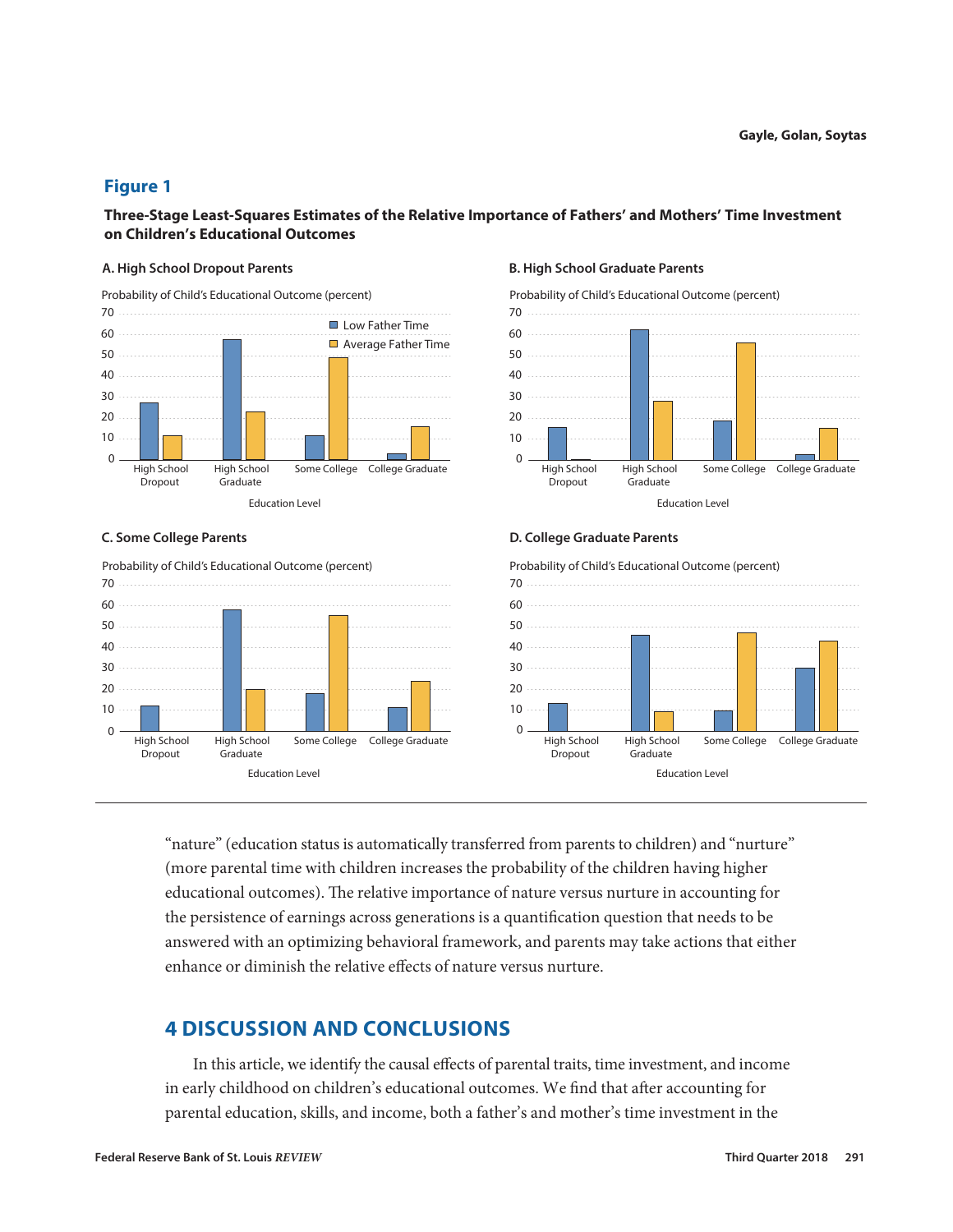# **Figure 2**

# **Three-Stage Least-Squares Estimates of Parental Time Investment Versus the Causal Impact of Parental Education on Children's Educational Outcomes**

100 **Low Parent Time** Probability of Child's Educational Outcome (percent)

![](_page_11_Figure_5.jpeg)

Probability of Child's Educational Outcome (percent)

![](_page_11_Figure_8.jpeg)

### **A. High School Dropout Parents B. High School Graduate Parents**

![](_page_11_Figure_10.jpeg)

### **C. Some College Parents D. College Graduate Parents**

Probability of Child's Educational Outcome (percent)

![](_page_11_Figure_13.jpeg)

first five years of a child's life have a large effect on the child's completed education. We find that when a father increases his time investment from low to the average while the mother is at the average, the probability that the child graduates from college increases by 13 percent. When a mother increases her time investment from low to average while the father is at the average, the probability of a child graduating from college increases by 16 percent.

Controlling for all other inputs and parental characteristics, we find that girls have a higher probability of graduating from college. In addition, we do not find evidence for the importance of income in early childhood on children's educational attainment. There is debate in the literature on the effect of credit constraints on children's educational attainment (see Heckman and Mosso, 2014, for a comprehensive review). However, we look at income only in the first five years of a child's life, and it is possible that credit constraints and monetary investment play a more important role later on in a child's development and quality of school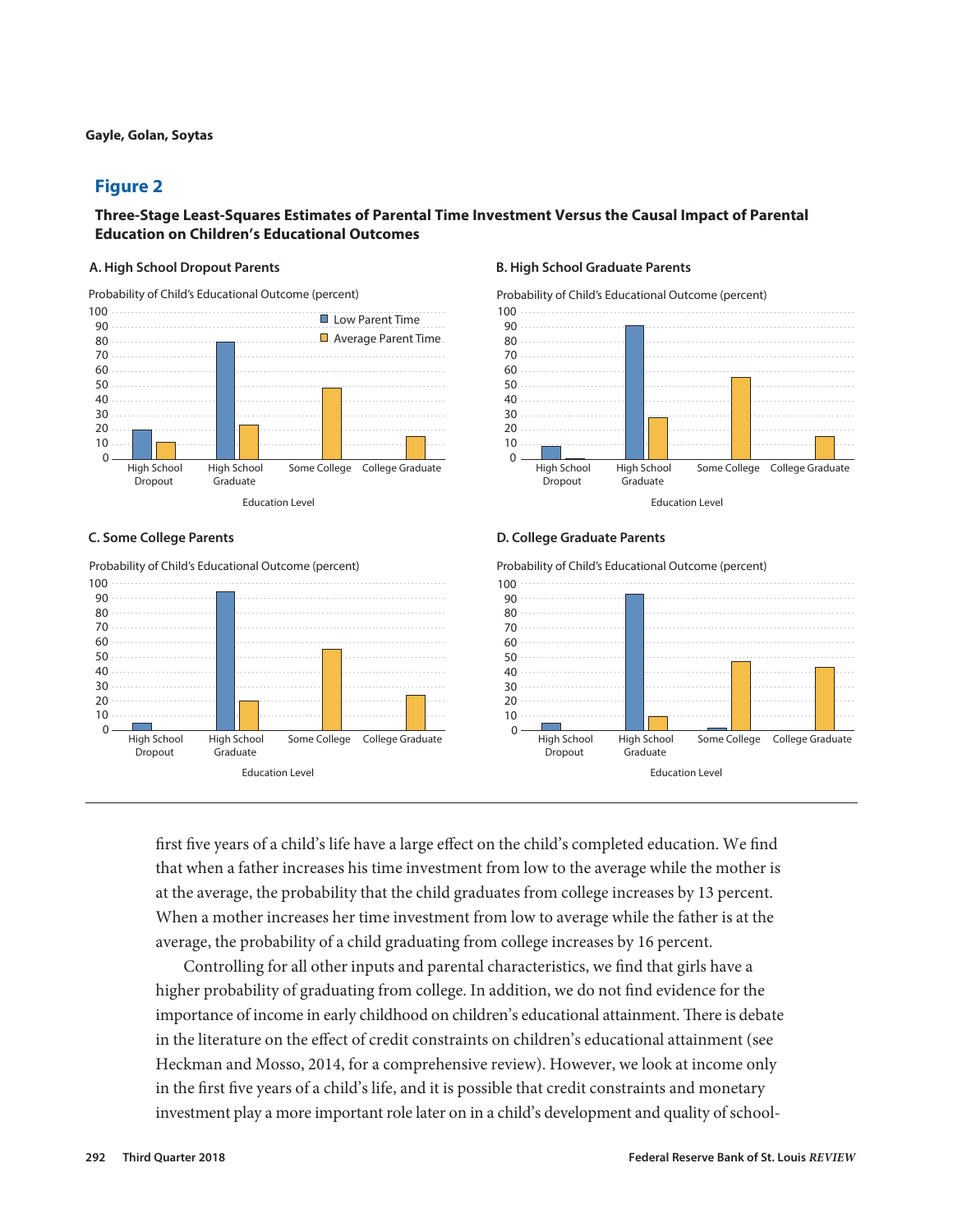ing. Furthermore, credit constraints can have an effect on children's educational outcomes to the extent that credit constraints affect the time parents spend with young children. These issues are important and will be analyzed in future work.

While estimating the causal effects on education in early childhood is important, it is not sufficient for policy assessment. Time investment and monetary inputs, as well as fertility decisions, all potentially affect children's educational outcomes. However, these are all parental decisions that may be affected by different policies. Currently, there is little known on the underlying mechanisms affecting parental choices and input.

A handful of recent papers have analyzed the underlying mechanisms affecting parental choices (see Gayle, Golan, and Soytas, 2014, 2015, and Lee and Seshadri, 2015). Specifically, Lee and Seshadri (2015) and Gayle, Golan, and Soytas (2015) account for the role of investment decisions in the underlying intergenerational correlation in earnings. As we concluded, there is a causal effect of fathers' education and of fathers' and mothers' time during early childhood on children's educational outcomes. However, due to assortative mating, which has increased over the past decades, and because parental time with children depends on how households allocate time among labor market activities, leisure, and household work, understanding the role of the marriage market and households is central to understanding intergenerational mobility patterns.

Gayle, Golan, and Soytas (2014, 2015) explicitly analyze the impact of markets on fertility decisions, household time allocation, and the educational outcomes of children. They find that parental time with children is greatly impacted by marriage markets, and the labor market structure (meaning the nonlinear nature of the return to the labor market and full-time versus part-time work as well as the racial and gender pay gaps). Therefore, the marriage market and the labor market structure have a significant impact on intergenerational mobility, long-term labor market outcomes, and the welfare of children. These findings thus support the large research emphasizing the importance of policies aimed at investment in early childhood. We suggest that it is important to consider the impact of policies on parental time investment in  $children.$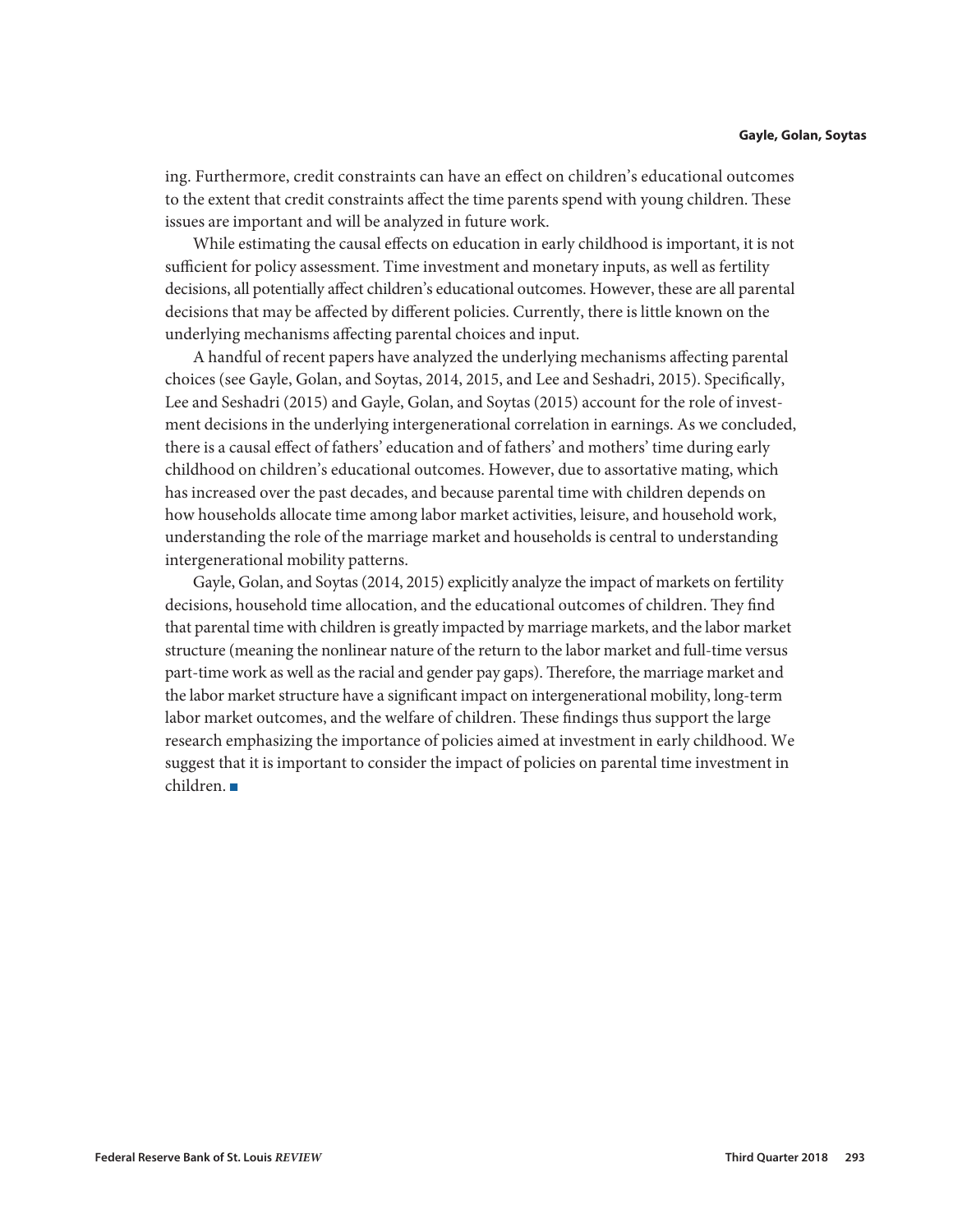# <span id="page-13-0"></span>**NOTES**

- $1$  Starting in 1997, the Child Development Supplement of the PSID provides more extensive family data on children, including parental time on childcare.
- $2 \text{ F}$  $2 \text{ F}$  For robustness, we benchmarked our constructed parental time variable from the PSID with the data from the American Time Use Survey. See Gayle, Golan, and Soytas (2014).
- $\frac{3}{2}$  $\frac{3}{2}$  $\frac{3}{2}$  Indexes (*f*,*m*) are used similarly to represent the mother's and father's time investments.
- $\frac{4}{3}$  $\frac{4}{3}$  $\frac{4}{3}$  One reason to use a linear specification is that the nonlinearity in the intergenerational production function itself can generate persistence in earnings across generations. However, we wanted to focus on the economic mechanism that generates persistence of earnings across generations.
- $5$  The three are the maximum likelihood, control variable, and special regressor approaches. See Lewbel, Dong, and Yang (2012) for a comparison of the different approaches.
- $6$  For complete estimation details and results of the fixed effects in the labor markets, see Gayle, Golan, and Soytas (2014).
- $^7$  $^7$  More specifically, the ages of the parents when the child is five years old has an effect on the labor supply because age and education have a deterministic effect on earnings. However, age does not affect directly time investment in children.
- $8$  For the estimates of the entire system, see Gayle, Golan, and Soytas (2014).

# **REFERENCES**

Angrist, Joshua D. and Evans, William N. "Children and Their Parents' Labor Supply: Evidence from Exogenous Variation in Family Size." *American Economic Review*, June 1998, *88*(3), pp. 450-77; <http://www.jstor.org/stable/116844>.

Behrman, Jere R. "From Parent to Child," in Jon R. Neill, ed., *Poverty and Inequality: The Political Economy of Redistribution*. Kalamazoo, MI: W.E. Upjohn Institute for Employment Research, 1996, pp. 105-26; [https://doi.org/10.17848/9780585314402.ch6.](https://doi.org/10.17848/9780585314402.ch6)

Behrman, Jere R. and Rosenzweig, Mark R. "Does Increasing Women's Schooling Raise the Schooling of the Next Generation?" *American Economic Review*, March 2002, *92*(1), pp. 323-34; [https://doi.org/10.1257/000282802760015757.](https://doi.org/10.1257/000282802760015757)

- Black, Sandra E. and Devereux, Paul J. "Recent Developments in Intergenerational Mobility," in David Card and Orley Ashenfelter, eds., *Handbook of Labor Economics*. Volume 4, Part B. Amsterdam, Netherlands: Elsevier, 2011, pp. 1487-541; [https://doi.org/10.1016/S0169-7218\(11\)02414-2.](https://doi.org/10.1016/S0169-7218(11)02414-2)
- Datcher-Loury, Linda. "Effects of Mother's Home Time on Children's Schooling." *Review of Economics and Statistics*, August 1988, *70*(3), pp. 367-73;<https://doi.org/10.2307/1926773>.
- Del Boca, Daniela; Flinn, Christopher and Wiswall, Matthew. "Household Choices and Child Development." *Review of Economic Studies*, January 2014, *81*(1), pp. 137-85; https://doi.org/10.1093/restud/rdt026.

Gayle, George-Levi; Golan, Limor and Soytas, Mehmet A. "What Accounts for the Racial Gap in Time Allocation and Intergenerational Transmission of Human Capital?" Unpublished manuscript, Washington University in St. Louis, Department of Economics, October 2014.

Gayle, George-Levi; Golan, Limor and Soytas, Mehmet A. "What Is the Source of the Intergenerational Correlation in Earnings?" Working Paper 2015-019A, Federal Reserve Bank of St. Louis, August 2015; [https://research.stlouisfed.org/wp/2015/2015-019.pdf.](https://research.stlouisfed.org/wp/2015/2015-019.pdf)

Heckman, James J. and Mosso, Stefano. "The Economics of Human Development and Social Mobility." *Annual Review of Economics*, August 2014, *6*, pp. 689-33; [https://doi.org/10.1146/annurev-economics-080213-040753.](https://doi.org/10.1146/annurev-economics-080213-040753)

Hill, C. Russell and Stafford, Frank P. "Allocation of Time to Preschool Children and Educational Opportunity." *Journal of Human Resources*, 1974, *9*(3), pp. 323-41; [http://doi.org/10.2307/144690.](http://doi.org/10.2307/144690)